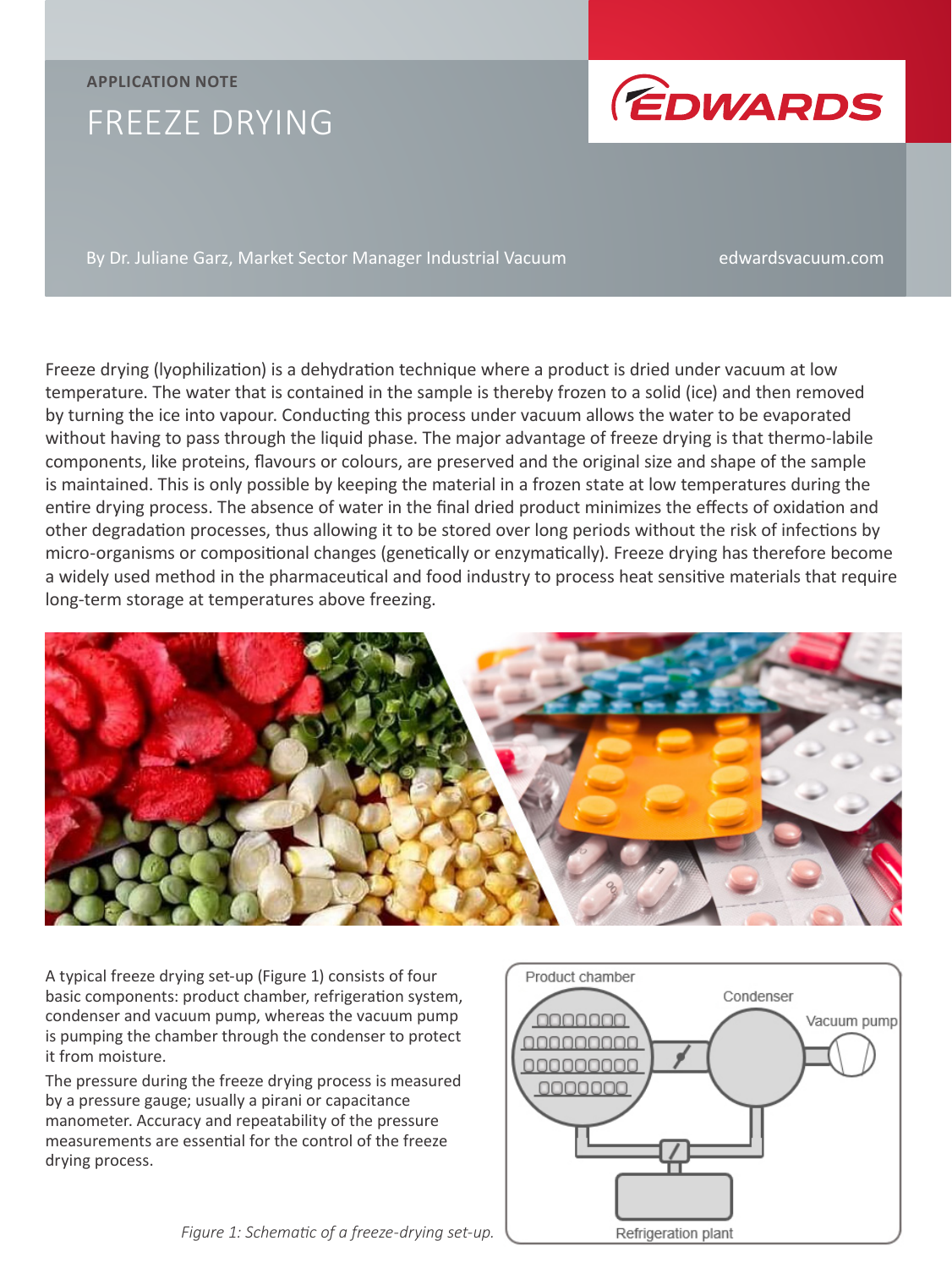The steps required to lyophilize (freeze-dry) a product in a batch type process are as follows:

- 1. Pre-treatment / formulation.
- 2. Freezing at atmospheric pressure (thermal treatment).
- 3. Primary drying under vacuum (sublimation).
- 4. Secondary drying under vacuum (desorption).
- 5. Backfilling & stoppering.

After pre-treament and loading onto the shelf trays of the freeze dryer, the product is pre-frozen at atmospheric pressure to a temperature below the eutectic point of the material. Figure 2 shows the phase diagram of water, illustrating the eutectic point at which water is present in its three stages (solid, liquid, vapour).

Typical pre-freezing temperatures are in the range of -40 to -60 °C. During primary drying, the frozen liquid (ice) is removed by the process of sublimation (directly turned into vapour). Primary drying is typically conducted at a pressure of 1 to 0,01 mbar depending on the characteristics of the respective product. The pressure difference related to the corresponding temperature difference between the product's ice surface and the condenser's ice surface is the driving force of the sublimation process.

Under vacuum the air molecules are removed from the chamber, thus driving the vapour molecules out of the product material more easily. During primary drying, the shelf temperature is ramped up from -40 to +20 °C on a timeline ranging from a few hours up to several days. For an effective freeze drying process the temperature of the product must be higher than the temperature of the condenser. The temperature difference creates a pressure differential, which forces the water vapour molecules out of the material and towards the condenser.

The secondary drying process has begun, when the product reaches a temperature above its eutectic point. During this step the remaining water (so called "bound") is desorbed. The removal is controlled and optimized by decreasing the pressure down to about  $10^{-3}$  mbar, while increasing the shelf temperature to its allowed maximum, just before denaturation of the product occurs. In order to optimize drying cycle times, the end of the primary and secondary drying step is usually determined by conducting a pressure rise test (PRT). The freeze drying cycle ends with bringing the chamber back to atmospheric pressure by flushing it with air or nitrogen. The final product then typically contains between 1-3% of residual moisture. An example of a typical freeze drying cycle is depicted in Figure 3.



*Figure 2: Phase diagram of water, illustrating the conditions for the solid, liquid and vapour phase together with the eutectic point, at which water is present in all three stages.*



*Figure 3: Typical freeze drying profile comprising of prefreezing, primary and secondary drying.*